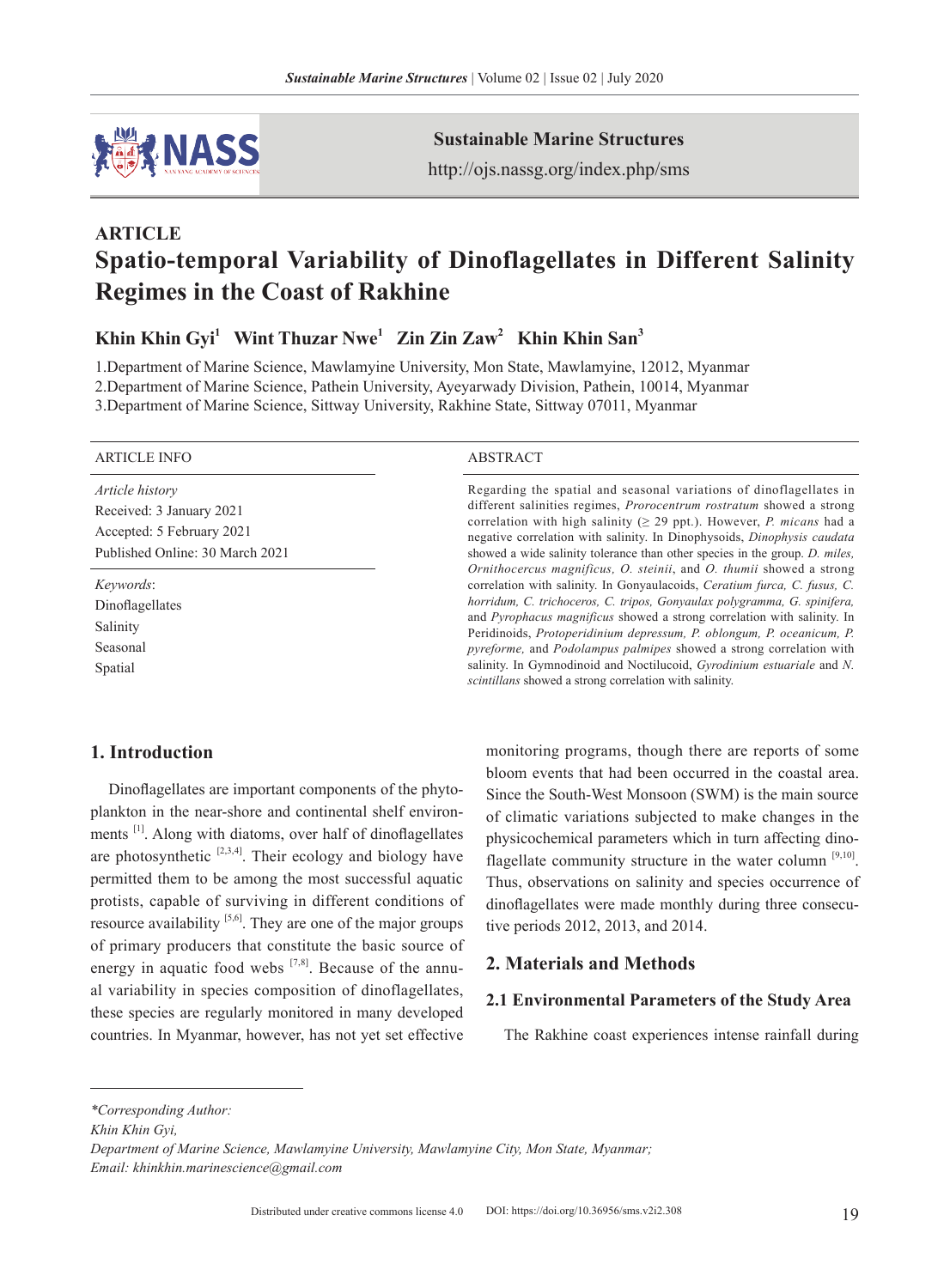the monsoon months of June-September causing variations in salinity ranges. During the summer season (February- May), salinity was higher (32-34 ppt.) in all stations, and the lowest salinity range, 21-23 ppt. is in the rainy season, (June-September).

# **2.2 Sampling Sites and Sample Collection**

A total of eight sampling sites were set along the Rakhine coast. Sampling sites were plotted at Wetthe (WTE) (N17º 08´ 34.474", E94º 27´51.226") as station-1; MaGyi tidal creek (upper) (MGU) as station-2; MaGyi tidal creek (lower) (MGL) as station-3; MaGyi coastal area (MGC) as station-4; Kyauk-Maung-Nama (KMN) as station-5; Phoe-Kala Island (PKI) as station-6; Ngwe-Saung (NSG) as station-7 and Chithu Island (CTI) near Ngwesaung beach (N16º 49´6.243", E94º 23´8.757") as station-8, respectively. Among the stations, stations 2, 3, and 7 are in and near the tidal creek; stations 1, 5, and 8 are in the open coastal areas and stations 4 and 6 are at the mouth of the tidal creek.



**Figure 1.** Sample collection sites at Rakhine coastal waters.

The sample collection was made by scooping a known volume of surface water using a basket and sieved with a 20 µm mesh phytoplankton net. Then transferred the water sample to the plastic bottles and immediately fixed it with formalin (final concentration 1%). While collecting

the samples, water salinity was measured *in-situ* with a refractometer. Triplicate analysis of 1 mL sub-sample was taken from the samples and count with the Sedgwick-Rafter chamber. Pearson's correlation coefficient was performed to analyze the relationship between dinoflagellate species and the salinity.

# **3. Results and Discussion**

#### **3.1 Seasonal Variations of Salinity**

At station 1, WTE, the highest salinity occurred in late summer, March-April, and the range was 34 ppt. in 2012; 33 ppt. in 2013 and 32-33 ppt. in 2014. During the monsoon period, July to September, salinity reaches its minimum values, 25-26 ppt. in 2012; 23-24 ppt. in 2013 and 23-25 ppt. in 2014. Mean salinities were 29.6±3.1 in 2012; 28.25±3.65 in 2013 and 28.5±2.87 in 2014.

At station 2, MGU, the highest salinity occurred in late summer, March-April, and the value was the same 30 ppt. in three successive years, 2012, 2013, and 2014. Station 2 has highly fluctuated with terrestrial runoff. During the monsoon period, July to September, salinity reaches its minimum values, 13-16 ppt. in 2012; 13-19 ppt. in 2013 and 13-18 ppt. in 2014. Mean salinities were 22.92±5.79 in 2012; 23±5.24 in 2013 and 22.75±5.48 in 2014.

At station 3, MGU, the highest salinity occurred in late summer, March-April, and the values were 29-32 ppt. in 2012; 32 ppt. in 2013 and 2014. During the monsoon period, July to September, salinity reaches its minimum values, 25-24 ppt. in 2012, 2013 and 24-25 ppt. in 2014. Mean salinities were 27.92±2.84 in 2012; 28.2±2.91 in 2013 and 28.2±3.1 in 2014.

At station 4, MGC, the highest salinity occurred in late summer, March-April, and the values were 33-34 ppt. in three successive years, 2012, 2013, and 2014. During the monsoon period, July to September, salinity reaches its minimum values, 25-26 ppt. in 2012, 22-24 ppt. in 2013 and 23-25 ppt. in 2014. Mean salinities were 25.50±5.77 in 2012; 26.25±5.00 in 2013 and 23.93±6.24 in 2014.

At station 5, KMN, the highest salinity occurred in late summer, March-April, and the values were 29-32 ppt. in 2012; 32 ppt. in 2013 and 2014. During the monsoon period, July to September, salinity reaches its minimum values, 18-21 ppt. in 2012, 24-22 ppt. in 2013 and 25- 24 ppt. in 2014. Mean salinities were 26.7±5.68 in 2012; 27.83±3.98 in 2013 and 28.08±3.04 ppt.in 2014.

At station 6, PKI, the highest salinity occurred in late summer, March-April, and the values were 34 ppt. in 2012; 2013 and 2014. During the monsoon period, July to September, salinity reaches its minimum values, 26-24 ppt. in 2012, 26-23 ppt. in 2013 and 26-25 ppt. in 2014.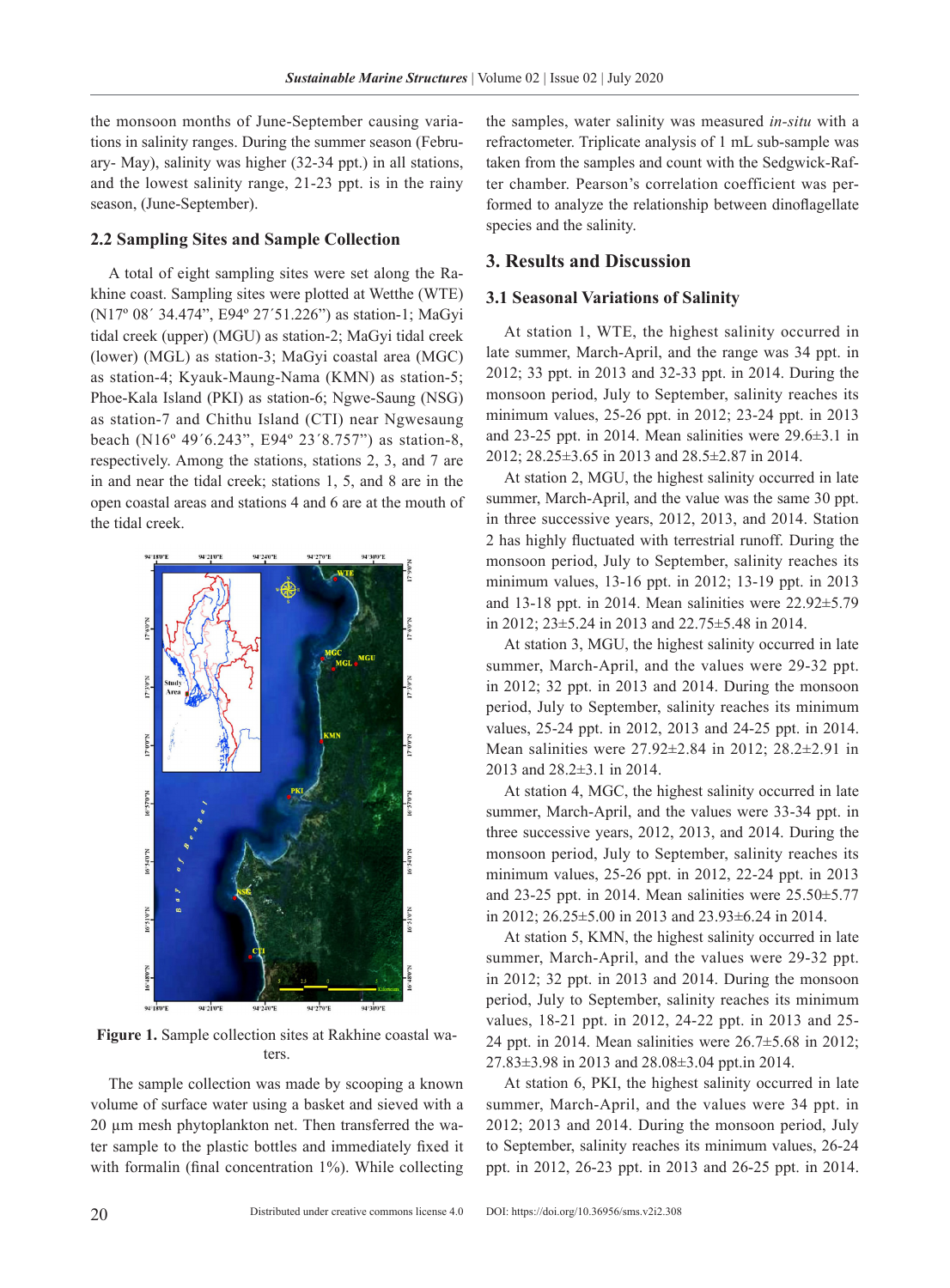Mean salinities were 29±3.81 in 2012; 29±3.51 in 2013 and 29.58±3.55 ppt.in 2014.

At station 7, NSG, the highest salinity occurred in late summer, March-April, and the values were 32-33 ppt. in 2012; 33-34 ppt. in 2013 and 34 ppt. in 2014. During the monsoon period, July to September, salinity reaches its minimum values, 26-25 ppt. in 2012, 2013 and 28- 27 ppt. in 2014. Mean salinities were  $29\pm3.19$  in 2012; 29.33±3.22 in 2013 and 30.58±2.63 ppt.in 2014.

At station 8, CTI, the highest salinity occurred in late summer, March-April, and the values were 32-33 ppt. in 2012; 33-32 ppt. in 2013 and 32-33 ppt. in 2014. During the monsoon period, July to September, salinity reaches its minimum values, 27-26 ppt. in 2012, 26-25 ppt. in 2013 and 24-25 ppt. in 2014. Mean salinities were 29.42±2.6 in 2012; 29.17±3.02 in 2013 and 28.58±3.55 ppt in 2014.

In the present study, the mean salinities of the study period, 2012-2014, were 29 ppt., 27 ppt., 28 ppt., 30.3 ppt., 30.1 ppt., 29 ppt., 30 ppt., and 29 ppt. at stations 1, 2, 3, 4, 5, 6, 7 and 8 respectively. Salinity distributions in all sampling stations vary from month to month within seasons (Table 1). The mean salinity of the whole study area was  $29\pm2.83$ , and the mean salinity at the sampling stations was 29±1.2 part per thousand.



**Figure 2.** Mean salinity at sampling stations of the study areas during 2012-2014.

#### **3.2 Spatio-temporal Variations of Dinoflagellates**

Prorocentroids cell density varied from 1500 to 1780 cells  $L^{-1}$  during the study period. The cell density of Dinophysoids varied from 810 to 1590 cells  $L<sup>-1</sup>$  during the summer and post-monsoon periods. Two genera such as *Dinophysis* and *Ornithocercus* were mainly composed in the Dinophysoid group which occupied 40% and 60%, respectively.

Gonyaulacoids was the largest and dominant group in the study area, and the cell density ranged from 540 to 1770 cells  $L^{-1}$ . A total of six genera were occupied in the

| No.     | Months     | <b>WTE</b> | $\rm MGU$ | MGL    | $_{\mathrm{MGC}}$ | <b>KMN</b> | PKI  | <b>NSG</b> | <b>CTI</b> | Mean    | SD      |
|---------|------------|------------|-----------|--------|-------------------|------------|------|------------|------------|---------|---------|
| 1.      | Jan        | 30.7       | 28.7      | 29.7   | 32                | 32.3       | 32   | 31.7       | 32         | 31.1    | 1.2     |
| 2.      | Feb        | 31.7       | 29.3      | 30     | 33.3              | 33         | 33   | 33         | 32.7       | 32      | 1.4     |
| 3.      | Mar        | 33         | 30        | 32     | 34                | 33.7       | 34   | 33.7       | 32.3       | 32.8    | 1.3     |
| 4.      | Apr        | 33.3       | 30        | $32\,$ | 33.7              | 33         | 33.7 | 33.7       | 31.7       | 32.6    | 1.2     |
| 5.      | May        | 30.3       | 27.7      | 29.7   | 31.7              | 31.3       | 31   | 30.7       | 29.7       | 30.3    | 1.2     |
| 6.      | Jun        | 27.7       | 26        | 27.3   | 30                | 29.3       | 28.7 | 28.7       | 27.7       | 28.2    | 1.2     |
| 7.      | Jul        | 24.7       | $24\,$    | 24.7   | 27.3              | 27.7       | 26   | 26.7       | 25.7       | 25.8    | 1.2     |
| $\,$ 8. | Aug        | 23.3       | 23.3      | 22.7   | 26                | 26         | 23   | 24.3       | 23.3       | 24      | 1.2     |
| 9.      | Sep        | 25         | 24.7      | 24.3   | 27.3              | 27         | 24   | 25.7       | 25.3       | 25.4    | 1.1     |
| 10.     | Oct        | 27         | 25.7      | 26.3   | 28.3              | $28\,$     | 26.3 | 27.7       | 27.7       | 27.1    | 0.9     |
| 11.     | <b>Nov</b> | 28.7       | 26.7      | 28.3   | 29.7              | 29         | 28.3 | 29.7       | 29.7       | 28.8    | 1.0     |
| 12.     | Dec        | 30         | 27.7      | 30     | 30.7              | 30.7       | 30.3 | 30.3       | 31         | 30.1    | 1.0     |
|         | Mean       | 29         | $27\,$    | 28     | 30.3              | 30.1       | 29   | 30         | 29         | 29      | 1.2     |
|         | $\,SD$     | $3.2\,$    | $2.2\,$   | 2.9    | 2.6               | $2.5\,$    | 3.6  | 3.0        | 3.0        | $2.8\,$ | $0.2\,$ |

**Table 1.** Mean salinity of the study area during 2012-2014.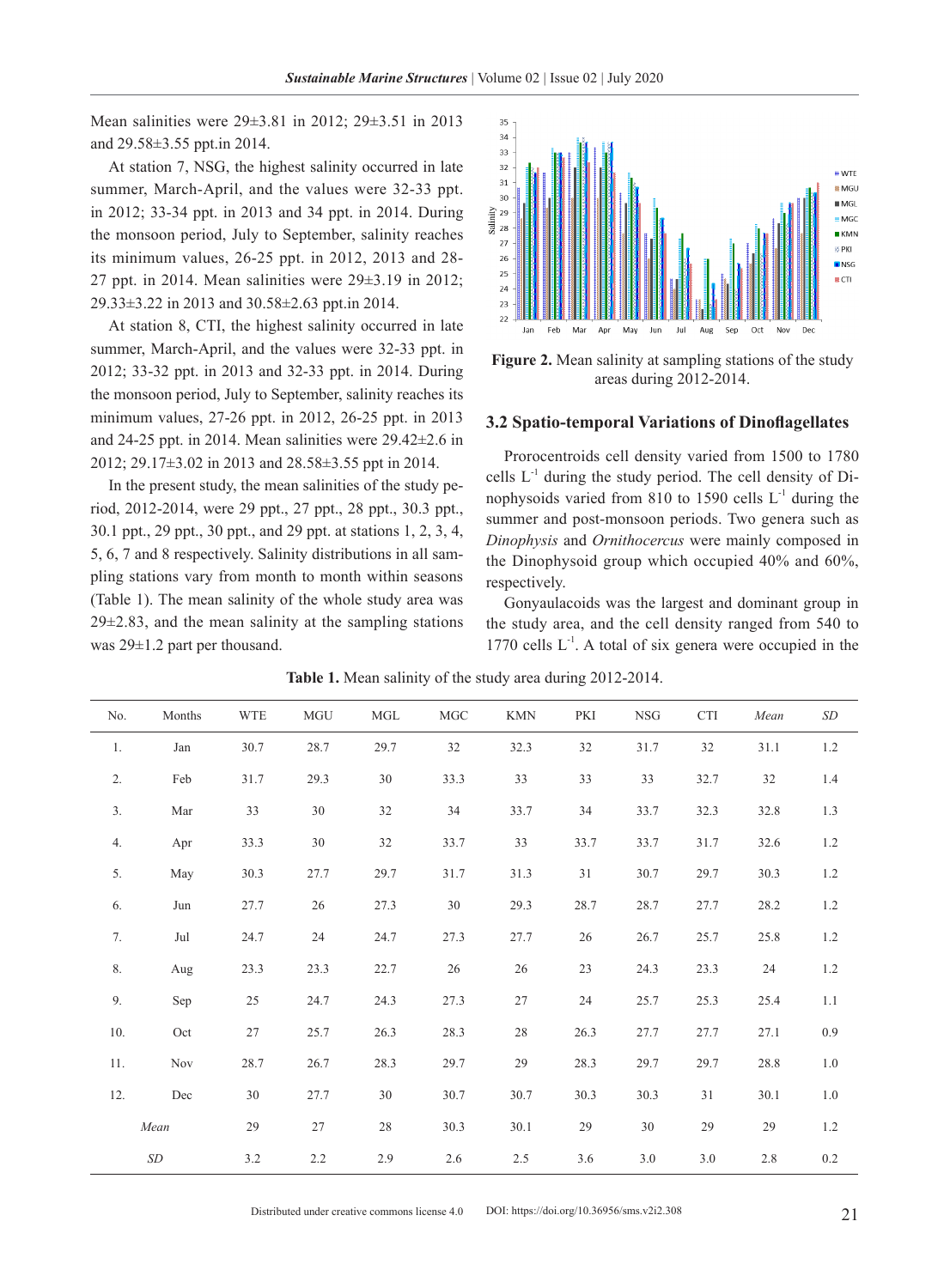Gonyaulacoids group, *Ceratium* 65%, *Gonyaulax* 10%, *Pyrocystis* 10%, *Alaxandrium* 5%, *Spiraulax* 5%, and *Pyrophacus* 5%, respectively.

The Peridinoids cell density ranged from 800 to 1440 cells L-1, in which *Protoperidinium* composed 57%, *Podolampus* 28.6%, and *Peridinium* 14.3%, respectively. The Gymnodinoids and Noctilucoids group had the lowest cell density ranged from 90 to 112 cells  $L<sup>-1</sup>$ . In the study area, the cell density was normally higher during summer and post-monsoon periods when the salinity was  $\geq$ 29 ppt.

# **3.3 Statistical Analysis**

Multiple correspondence analyses were made for the correlation coefficient of species and salinity changes. Salinity changes may vary from one station to another.

In Table 2, *P. rostratum* showed a strong correlation with high salinity, 29-31 ppt. *P. micans* showed no correlation with salinity. *P. gracile, P. lima, P. micans,* and *P. rostratum* species were not found in station 2 where salinity is low. High cell densities were found normally at salinity, 30-31 ppt. in February-March.

**Table 2.** Correlation coefficients of Prorocentroids and salinity.

| No. | Prorocentroids                    | 2012 | 2013 | 2014 |
|-----|-----------------------------------|------|------|------|
| 1.  | <i>Prorocentrum gracile</i> $\pm$ | 0.14 | 0.67 | 0.60 |
| 2.  | $Plima\pm$                        | 0.16 | 0.79 | 0.19 |
| 3.  | P.micans-                         | 0.02 | 0.34 | 0.45 |
| 4.  | $Prostratum++$                    | 0.72 | 0.68 |      |

 $(++)$  = strongly correlated,  $(±)$  = more or less correlated,  $(−)$  = less correlated

**Table 3.** Correlation coefficients of Dinophysoids and salinity.

| No.                                                                         | Dinophysoids                           | 2012 | 2013 | 2014 |  |
|-----------------------------------------------------------------------------|----------------------------------------|------|------|------|--|
| 1.                                                                          | Dinophysis caudata $\pm$               | 0.83 | 0.41 | 0.86 |  |
| 2.                                                                          | $D.$ miles + +                         | 0.80 | 0.74 | 0.79 |  |
| 3.                                                                          | <i>Ornithocercus</i><br>$magnificus++$ | 0.55 | 0.72 | 0.84 |  |
| 4.                                                                          | $Ost einii$ ++                         | 0.74 | 0.71 | 0.99 |  |
| 5.                                                                          | $O_thumii++$                           | 0.9  | 0.75 | 0.57 |  |
| $(++)$ = strongly correlated, $(±)$ = more or less correlated, $(-)$ = less |                                        |      |      |      |  |

correlated

In the Dinophysoids group, *O. thumii* species showed low salinity, 23-25 ppt. tolerant than other species in the group. *D. miles, O. magnificus, O. steinii,* and *O. thumii*  showed a strong correlation with a wide salinity range, 23-34 ppt. *O. steinii* cannot tolerate low salinity than *O. magnificus* species. *D. caudata* cannot be found in low salinity of less than 22 ppt. (Table 3).

The Gonyaulacoids, the largest and dominant group in the study area, and among them nine species show a strong correlation with a wide range of salinity. They were *Ceratium dens, C. furca, C. fusus, C. horridum, C. trichoceros, C. tripos, Gonyaulax polygramma,* and *G. spinifera,* respectively. *G. polygramma* was found in low salinity, 23 ppt. (Table 4).

**Table 4.** Correlation coefficients of Gonyaulacoids and salinity.

| No. | Gonyaulacoids           | 2012 | 2013 | 2014 |
|-----|-------------------------|------|------|------|
| 1.  | Alexandrium concavum±   | 0.24 | 0.65 | 0.05 |
| 2.  | Ceratium breve-         | 0.02 | 0.34 | 0.45 |
| 3.  | $C.$ dens $++$          | 0.72 | 0.68 | 0.67 |
| 4.  | $C.$ extensum $\pm$     | 0.48 | 0.41 | 0.76 |
| 5.  | $C.$ furca $++$         | 0.70 | 0.92 | 0.79 |
| 6.  | $C.$ fusus $++$         | 0.65 | 0.50 | 0.78 |
| 7.  | C.horridum++            | 0.67 | 0.71 | 0.66 |
| 8.  | $C.inflatum\pm$         | 0.48 | 0.75 | 0.66 |
| 9.  | C.lineatum-             | 0.25 | 0.49 | 0.19 |
| 10. | C.porrectum±            | 0.27 | 0.39 | 0.53 |
| 11. | $C$ .macroceros $\pm$   | 0.53 | 0.36 | 1    |
| 12. | $C$ .schmidtii $\pm$    | 0.42 | 0.61 | 0.69 |
| 13. | C. trichoceros++        | 0.71 | 0.60 | 0.93 |
| 14. | $C.$ tripos $++$        | 0.89 | 0.75 | 0.51 |
| 15. | Gonyaulax polygramma++  | 0.65 | 0.71 | 0.74 |
| 16. | G.spinifera++           | 0.76 | 1.0  | 0.50 |
| 17. | Spiraulax kofoidii-     | 0.44 | 0.47 | 0.19 |
| 18. | Pyrocystis lunula±      | 0.08 | 0.45 | 0.07 |
| 19. | Pyrophacus magnificus++ | 0.53 | 0.53 | 0.67 |
| 20. | $P$ .steinii $\pm$      | 0.48 | 0.40 | 0.65 |

 $(++)$  = strongly correlated,  $(+)$  = more or less correlated,  $(-)$  = less correlated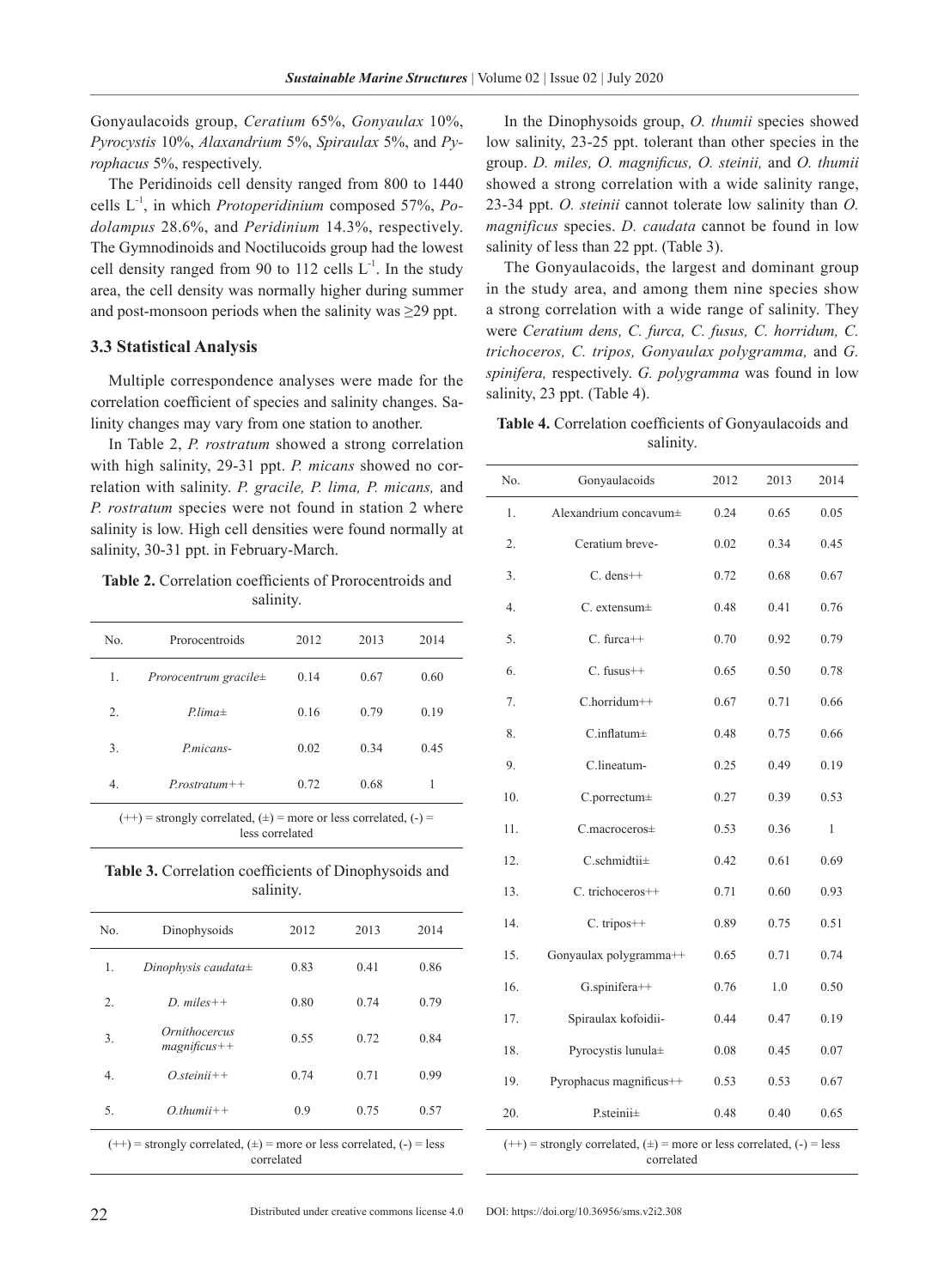In the Peridinoid group, all the members of Protoperidinium show a strong correlation with salinity.

Some *Peridinium* were assigned to the genus *Protoperidinium* in some systematic studies. In this study, this species shows less correlation with salinity. The cell density of *Protoperidinium* may vary with salinity changes. Cell density will increase when the salinity increases in the water column. (Table 5).

**Table 5.** Correlation coefficients of Peridinoid and salinity.

| No.                                                                                       | Peridinoid                              | 2012 | 2013 | 2014    |  |
|-------------------------------------------------------------------------------------------|-----------------------------------------|------|------|---------|--|
| 1.                                                                                        | Protoperidinium depressum <sup>++</sup> | 0.85 | 0.62 | 0.93    |  |
| 2.                                                                                        | $P.$ oblongum <sup>++</sup>             | 0.57 | 0.53 | 0.92    |  |
| 3.                                                                                        | $P. oceanicum$ <sup>++</sup>            | 0.51 | 0.69 | 0.99    |  |
| 4.                                                                                        | $P. pyreforme^{++}$                     | 0.64 | 0.71 | 0.62    |  |
| 5.                                                                                        | Peridinium pentagonum-                  | 0.24 | 0.65 | $-0.04$ |  |
| 6.                                                                                        | Podolampas elegans $\pm$                | 0.39 | 0.47 | 0.77    |  |
| 7 <sub>1</sub>                                                                            | $P1$ <i>P.palmipes</i> <sup>***</sup>   | 0.74 | 0.72 | 0.93    |  |
| $(++)$ = strongly correlated, $(±)$ = more or less correlated, $(−)$ = less<br>correlated |                                         |      |      |         |  |

In the Gymnodinoids and Noctilucoids group, all species show a strong correlation with salinity. The abundance of Gymnodinoids and Noctilucoids was lower than that of other morphospecies groups throughout the study period. Distinct temporal and spatial variations in dinoflagellate cell densities were clear. Cell density changes may associate with the salinity concentration. (Table 6).

**Table 6.** Correlation coefficients of Gymnodinoids and Noctilucoids and salinity.

| No.                                                                                       | Gymnodinoids and Noctilucoids         | 2012 | 2013 | 2014 |  |  |
|-------------------------------------------------------------------------------------------|---------------------------------------|------|------|------|--|--|
| 1.                                                                                        | Gyrodinium estuariale <sup>**</sup>   | 0.74 | 0.72 | 0.93 |  |  |
| $\mathfrak{2}$ .                                                                          | $Noctiluca$ scintillans <sup>++</sup> | 0.88 | 0.64 | 0.61 |  |  |
| $(++)$ = strongly correlated, $(±)$ = more or less correlated, $(-)$ = less<br>correlated |                                       |      |      |      |  |  |

In the Prorocentroid morphospecies group, *P. rostratum* shows a strong correlation with salinity while *P. micans* shows less correlation with salinity. *P. gracile* and *P. lima*  show more or less correlation with salinity. In the Dinophysoid group, *D. caudata* shows less correlation with salinity during the study period, 2012-2014. The other species in the group show a strong correlation with salinity.

In the Gonyaulacoid group, C. dens, C. furca, C. fusus, C. horridum, C. trichoceros, C. tripos, G. polygramma, G. spinifera, and Pyrophacus magnificus show strongly correlated with salinity during the study period. Alexandrium concavum, C. extensum, C. inflatum, C. porrectum, C. macroceros, C. schmidtii, Pyrocystis lunula, and Pyrophacus steinii show more or less correlated with salinity. C. breve, C. lineatum, and Spiraulax kofoidii show less correlation with salinity.

In the Peridinoid group, *Protoperidinium depressum, P. oblongum, P. oceanicum, P. pyreforme*, and *Podolampas palmipes* show a strong correlation with salinity during the study period. *Peridinium pentagonum,* and *P. elegans*  show more or less correlation with salinity.

In Gymnodinoid and Noctilucoid group, *G. estuariale*  and *N. sintillans* show a strong correlation with salinity during the study period.

# **4. Conclusions**

In terms of dinoflagellates distribution which was based on different salinity regimes, the Gonyaulacoid species, *Ceratium* comprises 65% and stands first in the dinoflagellate community. In the Dinophysoid group, *Ornithocercus* takes 60% in species composition. Moreover, in the Peridinoid group, *Protoperidinium* takes 57% in species composition of it. In the study areas, 52.6% of dinoflagellates are strongly correlated with salinity while 13.2% shows less in correlation with salinity. Braaurd (1961) suggested that some dinoflagellate species such as *Ceratium* spp., *Peridinium* spp. and *Prorocentrum* spp. reproduced more actively at the lower salinities. Thus, changing salinity in nearshore areas might influence the dinoflagellate species composition.

## **Acknowledgment**

The authors are indebted to Dr. Aung Myat Kyaw Sein, Rector, and Dr. San San Aye, Pro-Rector of Mawlamyine University, for their support in preparing this research work. We are thankful to Dr. San Tha Tun, Professor and Head of the Department of Marine Science, Mawlamyine University, for providing the use of departmental facilities. Many thanks are especially to Dr. Khin Maung Cho, Pro-Rector (Retired), Mawlamyine University, for his kind suggestions in preparing the manuscript. Also, permission for this work from the Department of Higher Education, the Ministry of Education, and for facilities of the Department of Marine Science, Mawlamyine University